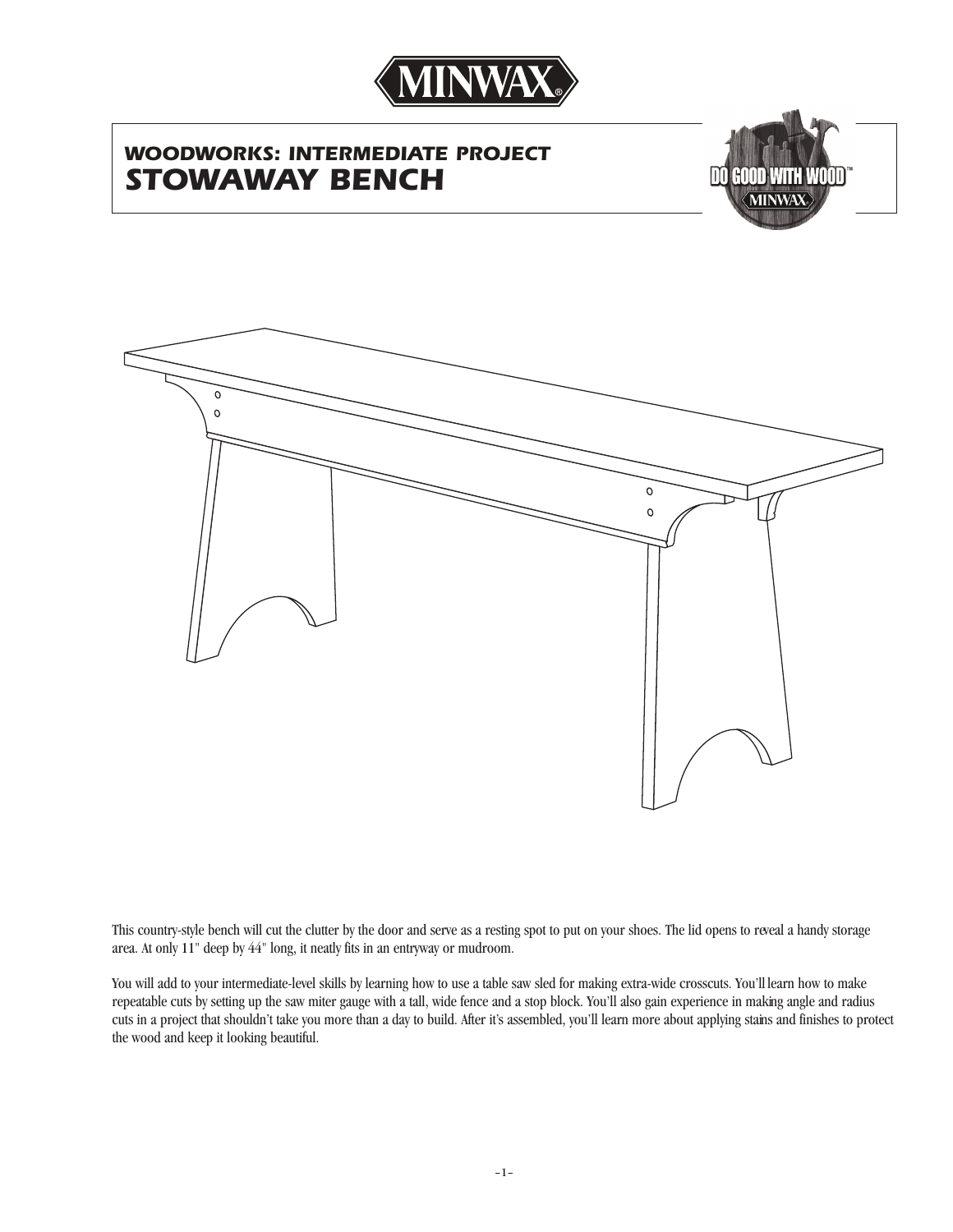# *TOOLS REQUIRED*

### **Hand Tools**

#### **Miscellaneous**

- Chisel
- Hand plane or sanding block
- Bar clamps

#### **Power Tools**

- Table saw with regular and dado blades
- Jigsaw
- Router with a beading bit

- Tape measure
- Pencil
- Safety glasses
- 120-, 150- and 220-grit sandpaper
- Clean, lint-free cloths
- Tape
- Respirator
- Gloves for finishing
- Mineral spirits (for oil-based stains and finishes)
- Water-filled metal container with tight-fitting lid (for oil-based stains and finishes)
- Minwax™ Polycrylic™ Brush or other good quality, synthetic bristle brush (for water-based stains and finishes)
- Minwax™ Wood Finish™ Stain Brush and Minwax™ Polyurethane Brush or other good quality, natural bristle brush (for oil-based stains and finishes)

## *SHOPPING LIST*

| <b>Item</b>                         | <b>Ouantity</b> |
|-------------------------------------|-----------------|
| $1 \times 12 \times 8'$ pine        |                 |
| $1 \times 8 \times 6'$ pine         |                 |
| $1-1/2$ " x $3$ " brass butt hinges |                 |
| $3/8$ " dowel rod                   |                 |

Recommended wood - Pine (stain grade) Alternate wood selections - Oak or Douglas Fir

# *WOOD FINISHING PRODUCTS*

#### **Recommended Finish**

Prep: Minwax® Water Based Pre-Stain Wood Conditioner

Stain: Minwax® Water Based Wood Stain Lid - Harvest Grain\* Rails and legs - Island Water\*

Finish: Minwax® Polycrylic® Protective Finish Semi-Gloss

\*Or a Minwax® Water Based Wood Stain of your choice, available in 50 custom-mixed colors and a White Wash Pickling Stain.

## *CUTTING LIST*

| Overall Dimensions: 17"H x 44"W x 11"D |               |      |                            |
|----------------------------------------|---------------|------|----------------------------|
| <b>Key</b>                             | Part          | Pcs. | <b>Dimensions</b>          |
| A                                      | Lid           |      | $3/4$ " x 11" x 44"        |
| B                                      | Legs          |      | $3/4$ " x 11" x 16-1/4"    |
|                                        | Rails         |      | $3/4$ " x 3-1/2" x 39-3/4" |
| D                                      | <b>Bottom</b> |      | $3/4$ " x 7" x 30-3/4"     |
| $\overline{E}$                         | Pegs          | 8    | $3/8$ " x 1-3/4"           |

### **Alternate Finish**

| Prep:  | Minwax <sup>®</sup> Pre-Stain Wood Conditioner |
|--------|------------------------------------------------|
| Stain: | Minwax <sup>®</sup> Gel Stain Antique Maple    |
|        | (or your choice of Minwax® Gel Stain colors)   |

Finish: Minwax® Wipe-On Poly Satin or Gloss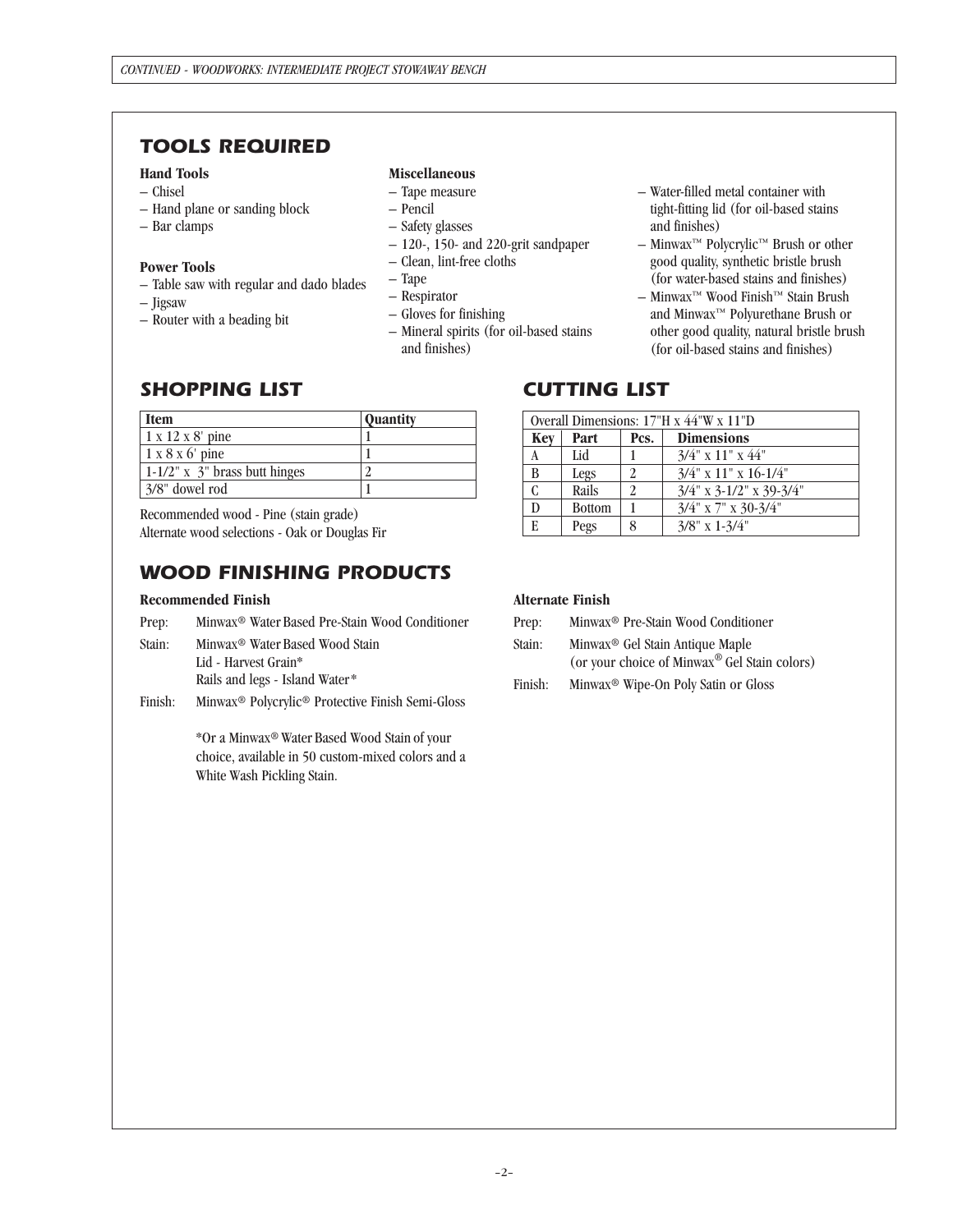## *BEFORE YOU BEGIN*

Good craftsmanship begins and ends with good work habits, so make the following steps part of your routine workshop practice. If you have any doubts or questions about how to proceed with a project, always discuss them with your instructor.

- Carefully and fully review plans and instructions before putting a tool to the project lumber.
- Work sensibly and safely. Wear safety goggles and the appropriate respirator whenever making sawdust or working with thinners or other solvents.
- At the end of every work session, clean up your shop area and put away all portable tools.

## *CUTTING AND ASSEMBLY PROCEDURE*

*Woodworker's Tip: It's important that the lid (A) be as flat as possible. Since it's common for wide boards to be slightly warped, pick the flattest one for the lid before cutting out any other parts.* 

**1.** Rip and crosscut the lid (A), legs (B) and rails (C) to final dimensions. The legs and lid are too wide to crosscut with a standard table saw miter gauge, but a simple shop-made crosscut sled solves this problem. Or, make the cuts with a power miter saw or a radial arm saw. Cut the bottom (D) to final length, but don't rip it to width. It will be custom fit later on.

**2.** Cut a dado in each of the two legs (B) as shown in Figs. 1 and 2. Then cut the notches in the upper corners of the legs. This is a threestep process that's illustrated in Fig. 2. Each step requires clamping the leg to a tall, miter gauge fence, as shown in Fig. 4.

**3.** First, make two vertical cuts in the top of each leg. Most table saws won't be able to cut the full 3-1/2" depth that's required for this cut. This is not a problem and has the benefit of preventing the scrap from falling out during the final cuts.

**4.** Second, set the miter gauge 95 degrees to the left of the blade and crosscut the left-hand notches (when facing the dado) on each leg.

**5.** Third, set the miter gauge 95 degrees to the right and crosscut the right-hand notches. Break off the waste with your hand, and clean up any remaining wood with a chisel. Now test fit the rails into the notches. The tops of the rails and the tops of the legs should be flush. If either is proud, trim or sand them flush. Next, cut the angle on the sides of the legs with a jigsaw and smooth the cut with a hand plane or sanding block.

**6.** The arcs at the bottom of the legs come next. Start by drawing a 4" radius circle on a piece of cardboard. Cut it out and use it as a template. Position it according to the dimensions in Fig. 2 and draw the arc. Then cut the arc with a jigsaw. Clean up the rough edges with sandpaper.

**7.** Rout a bead on the bottom edge of the rails (C). A beading bit creates this classic profile.

**8.** Draw the arc at the ends of the rails, as shown in Fig. 3, using a cardboard circle template. Cut out each arc with a jigsaw. Clean up the rough edges by sanding as you did before.

**9.** Cut mortises for the hinges in the back rail. The depth of the mortise should equal the thickness of the hinge when it is closed. Mark the locations of the hinges (Fig. 1) and use the table saw and a dado blade to remove the waste (Fig. 5). Test fit the hinges in the mortises and drill pilot holes for the screws.

#### **Custom Fit the Bottom**

**10.** The bottom (D) needs to be exactly the same width as the length of the dado in the legs. Place the bottom in the dado, flush-up the edge of the bottom with one side of the dado and mark the exact width on the other side (Fig. 6). Now cut the bottom to final width.

#### **Assemble the Parts**

**NOTE:** If you plan to do a two-tone stain, apply the stain colors before the piece is assembled. See "STAINING AND FINISHING."

**11.** Begin by building an assembly jig to hold the legs upright during the glue-up. A 2'x 4' sheet of plywood works fine for the base and some scrap 2x2 material is all that's needed for the supports. Rip the edges of the 2x2s on the table saw with the blade set at a 5-degree angle. Then crosscut them so you get four 12"- long pieces. Orient the supports so they hold the legs angled toward each other. Double-faced tape works well to fasten the four angled scraps to the plywood. Position the supports so the bottom inside edges of the legs are 32-1/2" apart. The sides are now held at the right distance from each other, angled at 5 degrees, and with no hands!

**12.** Dry-fit the rails in the leg notches to make sure they extend 1/2" beyond each end, as shown in Fig 3. Adjust the 2x2 supports if needed.

**13.** Sand all the parts before gluing. Start with 120-grit sandpaper and work your way up to 220-grit. Also round over any sharp edges on the lid or legs that will be exposed after final assembly.

## *FINAL ASSEMBLY*

**14.** To assemble, start by gluing the bottom into the leg dadoes. You'll notice that the dadoes are at a slight angle because the legs are angled in. It's nothing to be concerned about and the bottom will still fit fine. Clamp across the top of the legs to pull the bottom securely into the dadoes. Apply glue to the rails and set them in place. Clamp along the bottom of the rails and at the ends. Clean up any glue squeeze-out with a putty knife after the glue becomes semi-dry. Allow the glue to completely dry before proceeding.

### **Peg the Rails to the Legs**

**15.** When the glue is dry, remove the clamps and drill the holes for the pegs (E) that help hold the rails to the legs (Figs. 1 and 3). Drill the holes 1-3/4" deep. Store-bought 3/8" dowel rod will work fine for the pegs, but making your own from the same wood as the bench adds a nice touch.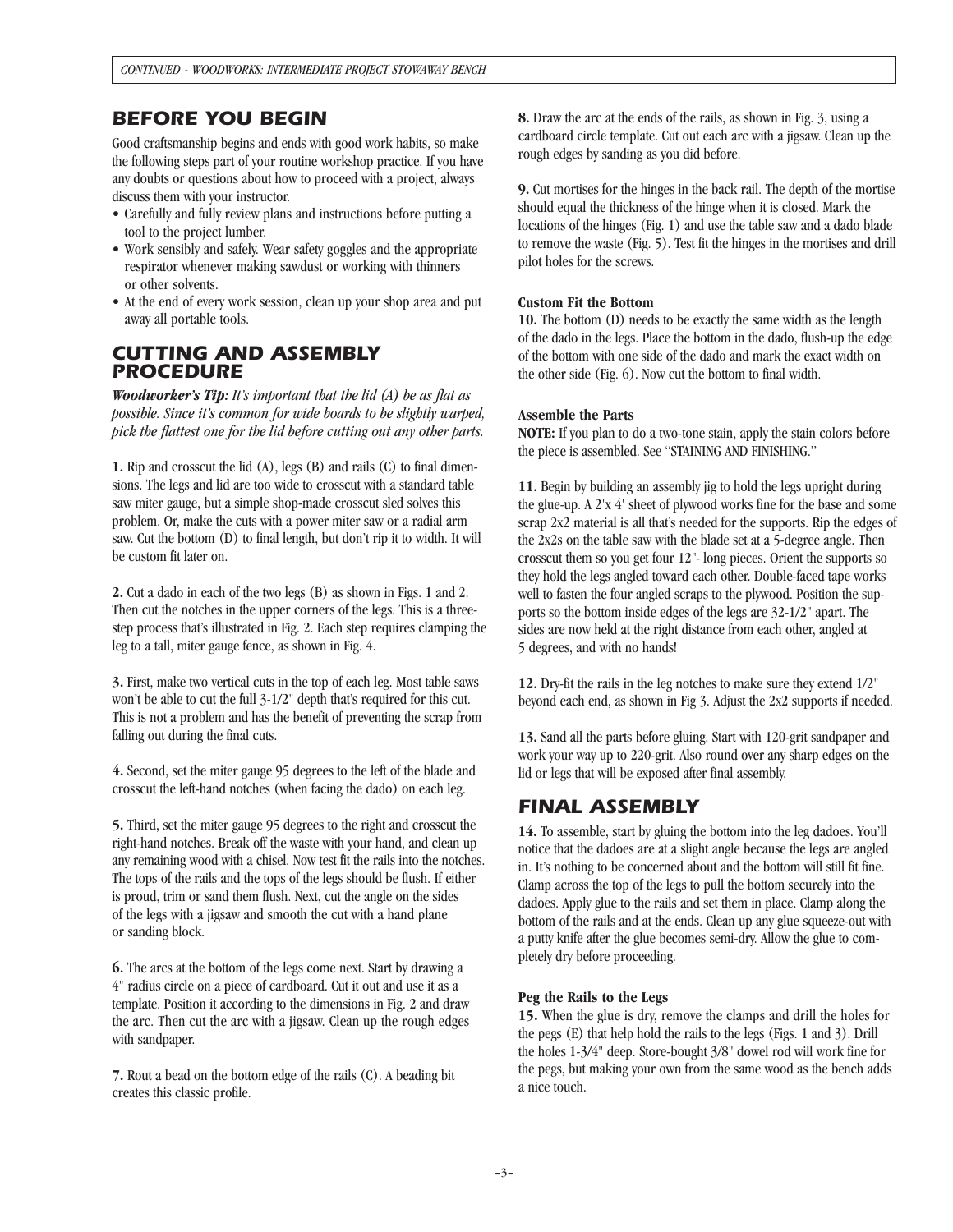**16.** To make your own pegs, rip some scraps into 3/8" x 3/8" square rods and round them with a rasp or chisel. Next, cut the rods into 2" lengths. Slightly taper one end of the pegs to make them easier to drive in. Then use a small dowel or stick to smear glue inside the peg hole. Insert the peg and tap it in with a hammer. Trim off the remaining dowel with a handsaw and sand it flush. Be careful you don't damage the rail when trimming the dowels.

*Woodworker's Tip: To prevent scratching the rails when flushtrimming the pegs, use a flat piece cut out from a yogurt lid and put a hole in the middle to keep the saw away from the wood. A piece of cardboard or a playing card will also work. Sand off the small amount of dowel that remains.*

#### **Hinge the Lid**

**17.** Screw the hinges into mortises in the back rail. Then mark lines on the underside of the lid for the hinges. Position these lines so when the lid is attached to the bench it is centered from side to side and front to back. Drill holes for the hinge screws. Be careful not to drill through the lid. Now snip the tips off the screws to make them 5/8" long. This keeps them from poking through the top of the lid. Screw the hinges to the lid.

## *STAINING AND FINISHING*

*Woodworker's Tip: Though you may be tempted to cut short your sanding, preparation and application time, don't do it. These tasks are very important steps in obtaining a high-quality finish. Remember, it is the finish, just as much as the fit and smoothness of the parts that will have great bearing on how people judge your craftsmanship. To ensure an excellent result, follow the steps listed in this section and also the instructions the finish manufacturer puts on its products.*

#### **FINISHING TIPS**

- Test the stains and finishes you are planning to use on scraps of wood. On the back of the scrap, mark the stain/finish combination and the type of wood. Allow all samples to dry thoroughly before making your final finish selection. Save your samples for quick reference on future projects.
- All stains and finishes must be allowed to dry thoroughly between coats. Remember that drying times can vary due to humidity and other climatic conditions.
- If you have some leftover stain or finish, wipe the can rim so that stain or finish in the rim won't dry out and prevent the lid from forming a tight seal.
- Brushes used for water-based products, such as Minwax® Water-Based Wood Stains or Minwax® Polycrylic® Protective Finish, should be cleaned with soap and water; oil-based finishes must be cleaned with mineral spirits.

**18.** Sand all pieces with 120-grit paper, then move up to 220-grit to complete the pre-finish smoothing. Use an orbital sander to remove any marks or scratches, then lightly sand by hand using with-the-grain sanding strokes. Wipe the piece carefully with a clean, lint-free cloth lightly dampened with mineral spirits.

#### **Recommended Finish**

Before applying Minwax® Water-Based Wood Stain to a hardwood or softwood, apply Minwax® Water-Based Pre-Stain Wood Conditioner following the directions on the can. After 1 to 5 minutes, wipe off all excess conditioner using a clean, lint-free cloth. Wait 15 to 30 minutes then use fine-grade paper to sand off any "whiskers" raised by the conditioner. Proceed to the staining within 2 hours.

**19.** For two-tone staining, apply the stain prior to assembly. After assembly, you'll only have to dab on and wipe off stain at the ends of the pegs. Apply the Minwax® Water-Based Wood Stain you've chosen using either a nylon/polyester brush or soft cloth. Allow stain to penetrate no longer than 3 minutes. While stain is still wet, wipe off all excess with a clean cloth that's been lightly dampened with stain. Allow the piece to dry for 2 hours before applying a second coat, if desired. Allow the pieces to dry overnight before assembling the bench and applying the protective clear finish.

*Woodworker's Tip: Minwax® Water Based Wood Stain is available in 50 custom-mixed colors and a White Wash Pickling Stain. This means that you are notlimited to just traditional wood colors (pine, oak, walnut, etc.). Instead, you can pick and apply a color to complement the décorof the room in which the bench will be placed. For this reason,make sure you look over all of the Minwax® color charts or check* **minwax.com** *before making your final selection.*

**20.** After allowing the assembled piece to dry overnight, apply Minwax*®* Polycrylic*®* Protective Finish following the directions on the can. Stir the can contents thoroughly before starting and periodically repeat the stirring during your work session.

**21.** Working a small area at a time to maintain a wet edge, apply the first coat. Work quickly and make the final strokes in each newly finished section using with-the-grain brushstrokes.

**22.** Allow the finish to dry a minimum of 2 hours. Then sand lightly with 220-grit or finer sandpaper wrapped around a soft backup block. Thoroughly wipe all surfaces with a cloth lightly dampened with water.

**23.** Repeat steps 20 and 21 to apply the second and final coat. For additional protection, you may choose to apply a third coat to the top of the bench.

#### **Alternate Finish**

After the bench is assembled, apply the Minwax® Gel Stain you've chosen to the interior surfaces using a clean, lint-free cloth or natural bristle brush. Allow the Gel Stain to set for about 3 minutes, then wipe off any excess. Repeat for the exterior surfaces. To achieve a deeper color, you may apply a second coat after 8 to 10 hours, repeating the application directions for the first coat. Allow the stain to dry for 24 hours before applying the finish.

*Woodworker's Tip: When wiping off stain, make certain that your last wipe with the cloth goes with the grain of the wood. This way, any stain you might miss during wipe-off will be visually minimized by the wood grain.*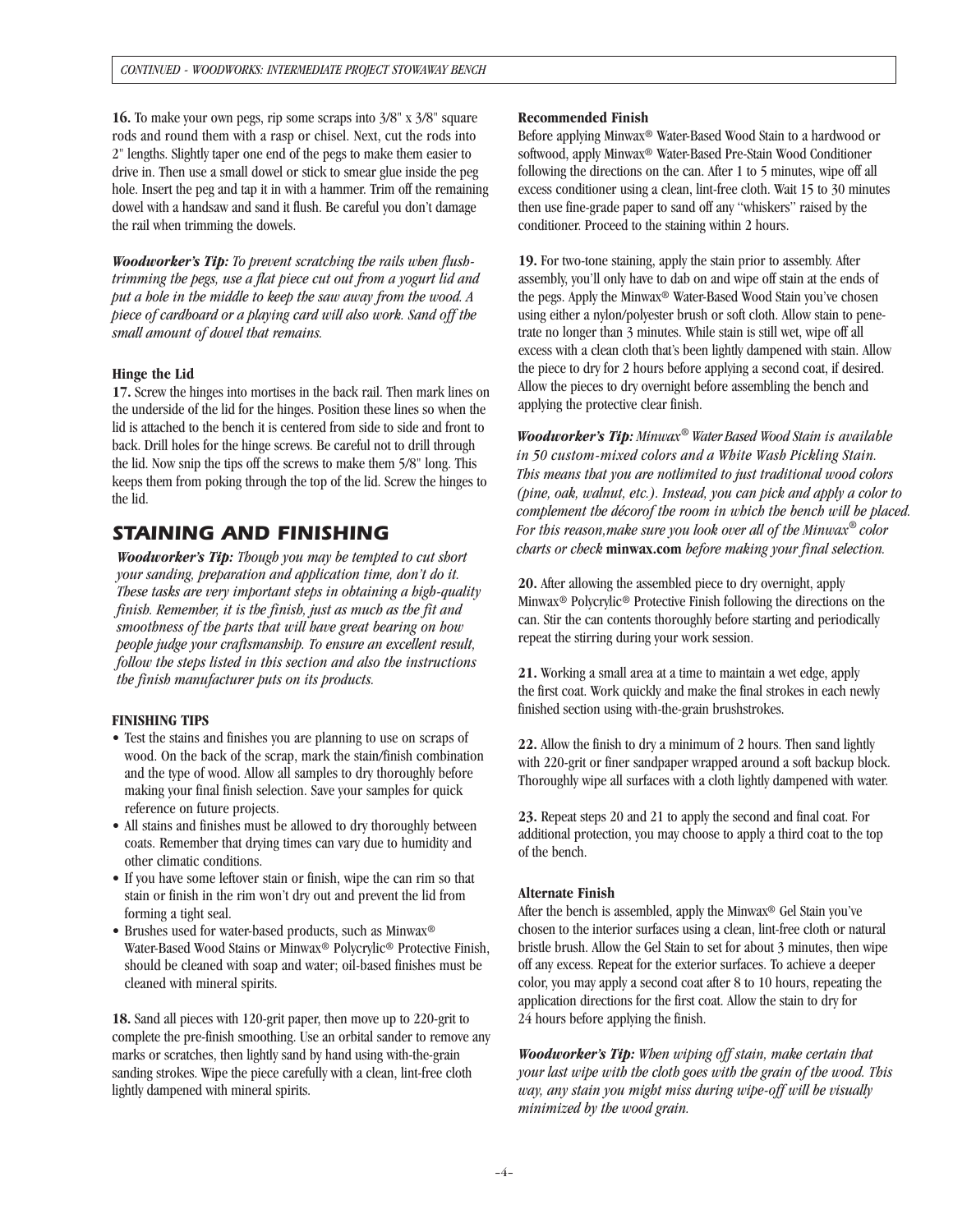**24.** Apply Minwax® Wipe-On Poly following the directions on the can. Shake the can thoroughly. Apply a liberal amount of Wipe-On Poly on a clean, soft, lint-free cloth into the wood. It can be brushed on or wiped on with a cloth. Allow the first coat to dry for at least 4 hours.

**25.** Once completely dry, sand all surfaces very lightly with 220-grit or finer sandpaper or very fine (000) steel wool using with-the-grain strokes. Thoroughly wipe off all surfaces with a soft cloth. Apply a second coat of Minwax<sup>®</sup> Wipe-On Poly and set the piece aside to dry for at least 4 hours.

**26.** Once completely dry, sand all surfaces lightly with 220-grit or finer sandpaper or very fine (000) steel wool. Thoroughly wipe off the piece with a soft cloth and apply a third and final coat of Wipe-On Poly. Allow the bench to cure for several days before using it.

#### **PRODUCT SAFETY**

For your safety and the safety of those you work with, always read the safety warnings, which manufacturers print on their labels, and follow them to the letter. Typical safety advice and instructions will contain information such as the following:

**WARNING!** Removal of old paint by sanding, scraping or other means may generate dust or fumes that contain lead. Exposure to lead dust or fumes may cause brain damage or other adverse health effects, especially in children or pregnant women. Controlling exposure to lead or other hazardous substances requires the use of proper protective equipment, such as properly fitted respirator (NIOSH approved) and proper containment and cleanup. For more information, call the National Lead Informations Center at 1-800-424-LEAD (in US) or contact your local health authority.

**When using oil-based wood finishing products: CAUTIONS: CONTAINS ALIPHATIC HYDROCARBONS. Contents are COMBUSTIBLE.** Keep away from heat and open flame. **VAPOR HARMFUL.** Use only with adequate ventilation. To avoid overexposure, open windows and doors or use other means to ensure fresh air entry during application and drying. If you experience eye watering, headaches, or dizziness, increase fresh air, or wear respiratory protection (NIOSH approved) or leave the area. Avoid contact with eyes and skin. Wash hands after using. Keep container closed when not in use. Do not transfer contents to other containers for storage.

**FIRST AID:** In case of eye contact, flush thoroughly with large amounts of water for 15 minutes and get medical attention. For skin contact, wash thoroughly with soap and water. In case of respiratory difficulty, provide fresh air and call physician. If swallowed, call Poison Control Center, hospital emergency room, or physician immediately. **NOTICE:** Reports have associated repeated and prolonged occupational exposure to solvents with permanent brain and nervous system damage. Intentional misuse by deliberately concentrating and inhaling contents may be harmful or fatal.

**WARNING:** This product contains a chemical known to the State of California to cause cancer and birth defects or other reproductive harm.

**DO NOT TAKE INTERNALLY. KEEP OUT OF REACH OF CHILDREN.**

#### **When using water-based wood finishing products:**

**CAUTIONS:** Use Only With Adequate Ventilation. To avoid overexposure, open windows and doors or use other means to ensure fresh air entry during application and drying. If you experience eye watering, headaches, or dizziness, increase fresh air, or wear respiratory protection (NIOSH approved), or leave the area. Avoid contact with eyes and skin. Wash hands after using. Keep container closed when not in use. Do not transfer contents to other containers for storage.

**FIRST AID:** In case of eye contact, flush thoroughly with large amounts of water. Get medical attention if irritation persists. If swallowed, get medical attention immediately.

**WARNING:** Contains Alkyl propanols, ethylene glycol, n-methyl pyrrolidone. **VAPOR HARMFUL.** Use only with adequate ventilation. To avoid overexposure, open windows and doors or use other means to ensure fresh air entry during application and drying. If you experience eye watering, headaches, or dizziness, increase fresh air, or wear respiratory protection (NIOSH approved) or leave the area. Avoid contact with eyes and skin. Wash hands after using. Keep container closed when not in use. Do not transfer contents to other containers for storage.

#### **DO NOT TAKE INTERNALLY.**

**FIRST AID:** In case of eye contact, flush thoroughly with large amounts of water for 15 minutes and get medical attention. For skin contact, wash thoroughly with soap and water. In case of respiratory difficulty, provide fresh air and call physician. If swallowed, call Poison Control Center, hospital emergency room, or physician immediately.

#### **DELAYED EFFECTS FROM LONG-TERM OVEREXPOSURE.**

Contains solvents which can cause permanent brain and nervous system damage. Intentional misuse by deliberately concentrating and inhaling contents may be harmful or fatal. **WARNING:** This product contains a chemical known to the State of California to cause cancer and birth defects or other reproductive harm. **KEEP OUT OF REACH OF CHILDREN.**

#### **SAFE DISPOSAL OF RAGS AND WASTE.**

**DANGER:** Rags, steel wool, other waste soaked with this product, and sanding residue may spontaneously catch fire if improperly discarded. Immediately place rags, steel wool, other waste soaked with this product, and sanding residue in a sealed, water-filled, metal container. Dispose of in accordance with local fire regulations.

This project was adapted with permission from *American Woodworker* magazine, Home Services Publications, Inc., an affiliate of Reader's Digest Association, Inc., Suite 700, 2915 Commers Drive, Eagan, MN 55121. ©Copyright 2004. All rights reserved. For subscriptions call toll-free: 1-800-666-3111.

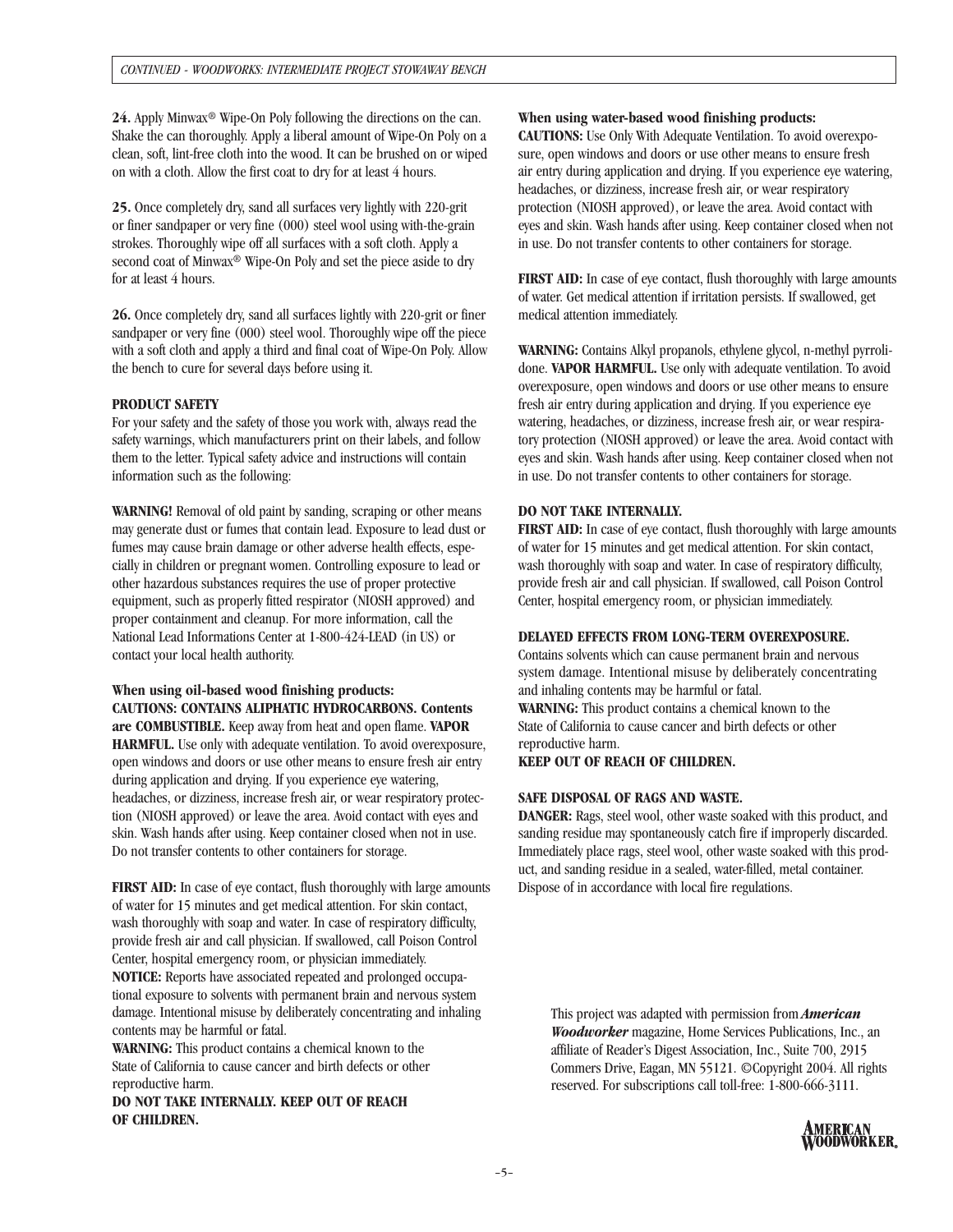## *FIG 1. BENCH DETAILS*





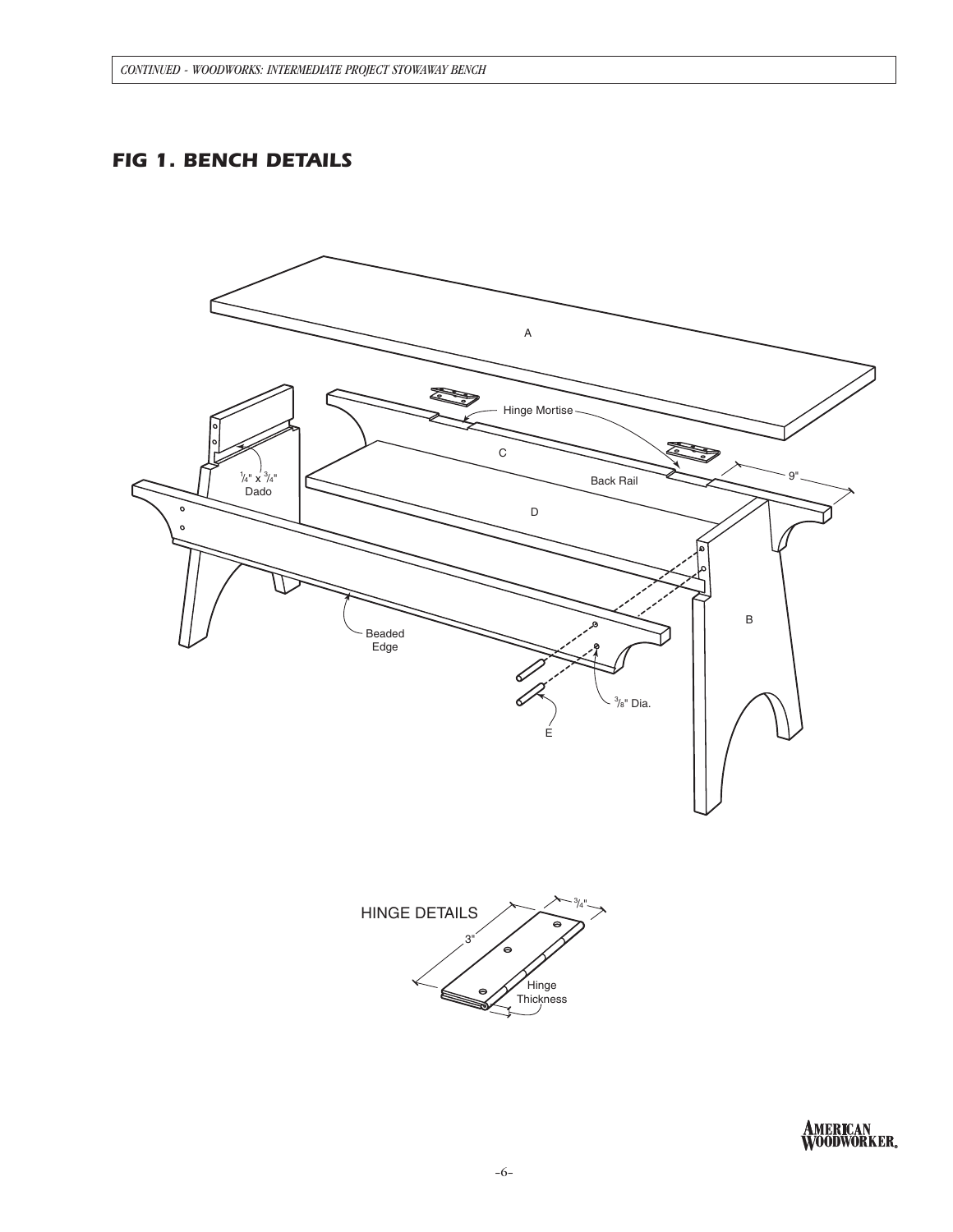

*FIG 2. CUTTING DIMENSIONS FOR LEGS*

# *FIG 3. RAIL DETAIL*